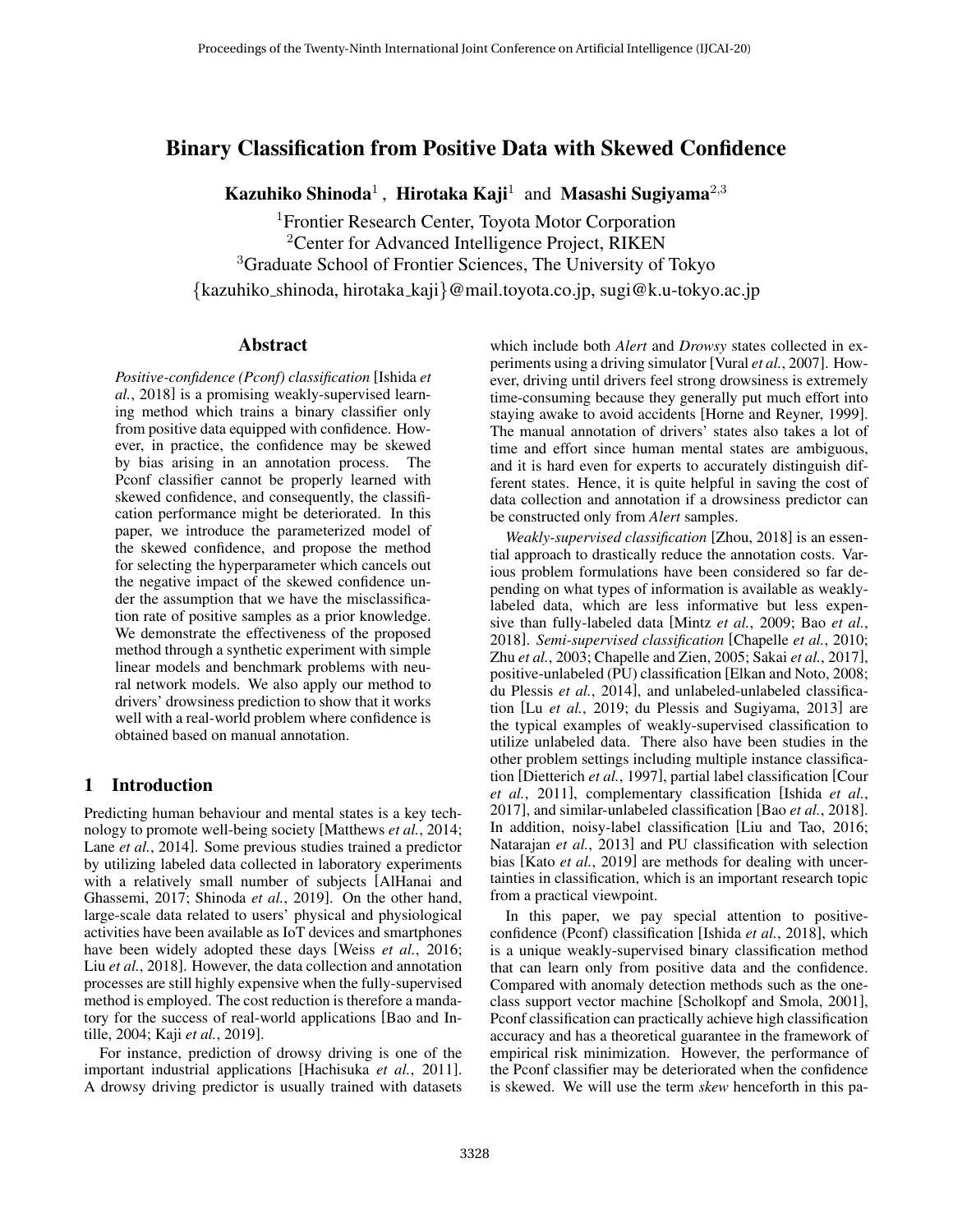per to indicate that the distribution of the positive confidence is deformed due to bias, which often occurs in an annotation process.

In practice, the confidence of positive samples may be obtained based on a tacit knowledge learned from past experience. The confidence can easily be skewed in this situation when there is bias caused by a lack of experience (the sample size experienced in the past was small) or imbalanced experience (abundant knowledge on a positive class but little knowledge on a negative class) for example.

[Ishida *et al.*[, 2018\]](#page-6-0) has demonstrated that the Pconf classification was robust against noisy confidence. However, to the best of our knowledge, the more general case of the skewed confidence has not been considered for Pconf classification. The purpose of this paper is to extend Pconf classification to be able to cope with the skewed confidence, which will significantly enhance its practicality.

The challenge of this paper is to give a practical method to address the problem of the skewed confidence in the Pconf classification setting. In order to correct the skewed confidence, we introduce a parameterized model of the confidence. However, we may not be able to directly optimize the confidence model since we only have positive samples. Our key idea to overcome this difficulty is to assume a prior knowledge, the misclassification rate of positive samples, and optimize the confidence model through the minimization of the squared difference between the misclassification rate and an empirical validation error. Is this assumption reasonable? As typified by the examples below, some real-world problems fit well with our assumption:

- Example 1 Store managers want to predict whether their customers will continue to come to their stores or not based on the customers' attributes data and a loyalty score. They cannot employ fully-supervised methods since they do not have data of rival stores while Pconf classification is available by using the loyalty score as the positive confidence. However, the evaluation of the loyalty score tends to be too optimistic because the store managers do not have the information on non-customers. On the other hand, they empirically know the overall churn rate.
- Example 2 Engineers want to predict whether a person is sleepy or not from her physiological information. The self-report score of drowsiness can be used as the ground truth [\[Shinoda](#page-6-3) *et al.*, 2019] to train a Pconf classifier. They empirically know the ratio of drowsiness in daytime, but the person may underreport the score because of embarrassment when she feels the strong drowsiness.

Then we experimentally demonstrate the effectiveness of the proposed method through synthetic toy problems with linearin-input models and benchmark problems with neural network models. Finally, we apply our method to a real-world problem of drivers' drowsiness prediction to show the practical usefulness.

#### 2 Problem Formulation

In this section, we review the original problem setting of Pconf classification [Ishida *et al.*[, 2018\]](#page-6-0).

Let  $x \in \mathbb{R}^d$  be a d-dimensional pattern and  $y \in \{+1, -1\}$ be its class label. Consider a situation where positive samples and the confidence are only available for training a classifier:

$$
\mathcal{X}:=\{(\boldsymbol{x}_i,r_i)\}_{i=1}^n,
$$

where  $x_i$  is a positive sample independently drawn from  $p(x|y = +1)$ , and  $r_i = p(y = +1|x_i)$  is the confidence. Because we do not have negative samples under this problem setting, the classification risk minimization represented by the following formulation cannot be directly executed:

$$
R(g) = \mathbb{E}_{p(\boldsymbol{x}, y)}[\ell(yg(\boldsymbol{x}))],
$$

where  $p(x, y)$  is the joint density that test data follows,  $q(x)$ :  $\mathbb{R}^d \to \mathbb{R}$  is a binary classifier, and  $\ell(z)$  is a loss function. Let  $\pi_+ = p(y = +1)$  and  $r(x) = p(y = +1|x)$ , and let  $\mathbb{E}_+$ denote the expectation over  $p(x|y = +1)$ . Then the classification risk R(g) is written as follows [Ishida *et al.*[, 2018\]](#page-6-0):

$$
R(g) = \pi_{+} \mathbb{E}_{+} \left[ \ell(g(\boldsymbol{x})) + \frac{1 - r(\boldsymbol{x})}{r(\boldsymbol{x})} \ell(-g(\boldsymbol{x})) \right]
$$

.

When minimizing  $R(g)$  with respect to g,  $\pi_+$  can be neglected since it is a proportional constant. Therefore, empirical risk minimization can be executed by using positive samples and the confidence as follows:

$$
\min_{g} \sum_{i=1}^{n} \left[ \ell(g(\boldsymbol{x}_i)) + \frac{1-r_i}{r_i} \ell(-g(\boldsymbol{x}_i)) \right].
$$

### 3 Adjusted Pconf Classification

We then introduce our problem setting, that is, Pconf classification with the skewed confidence, and propose the method for alleviating the negative impact of skew.

In order to correct the skewed confidence  $\hat{r}$ , we employ the following formulation with adjusted confidence  $r_i^k$  for  $0 <$  $k < \infty$ :

$$
\min_{g} \sum_{i=1}^{n} \left[ \ell(g(\boldsymbol{x}_i)) + \frac{1-r_i^k}{r_i^k} \ell(-g(\boldsymbol{x}_i)) \right].
$$

Note that  $r_i^k \in (0,1]$  and  $r_i \le r_j \Leftrightarrow r_i^k \le r_j^k$ . In this model, the skewed confidence is supposed as  $\hat{r} = r^{-k-1}$  $\hat{r} = r^{-k-1}$  $\hat{r} = r^{-k-1}$ .

The hyperparameter  $k$  may be selected via cross validation if we have a validation set which includes both positive and negative samples. However, we cannot optimize  $k$  since we only have positive samples in the current setup. Thus it may not be possible to figure out the presence of skew in confidence and its magnitude only from positive samples.

To overcome this difficulty, we assume that we know the misclassification rate of positive samples  $\phi$  as a prior knowledge:

$$
\phi = \int_{\{\boldsymbol{x}: g(\boldsymbol{x}) < 0\}} p(\boldsymbol{x}|y = +1) d\boldsymbol{x}.
$$

<span id="page-1-0"></span><sup>&</sup>lt;sup>1</sup>In this paper, we consider the exponential model for the ease of controlling the flatness of the confidence distribution  $r(x)$ . Other adjusted confidence models such as an additive model  $\max(0, \min(1, r + k))$ ,  $-1 \le k \le 1$  can also be employed.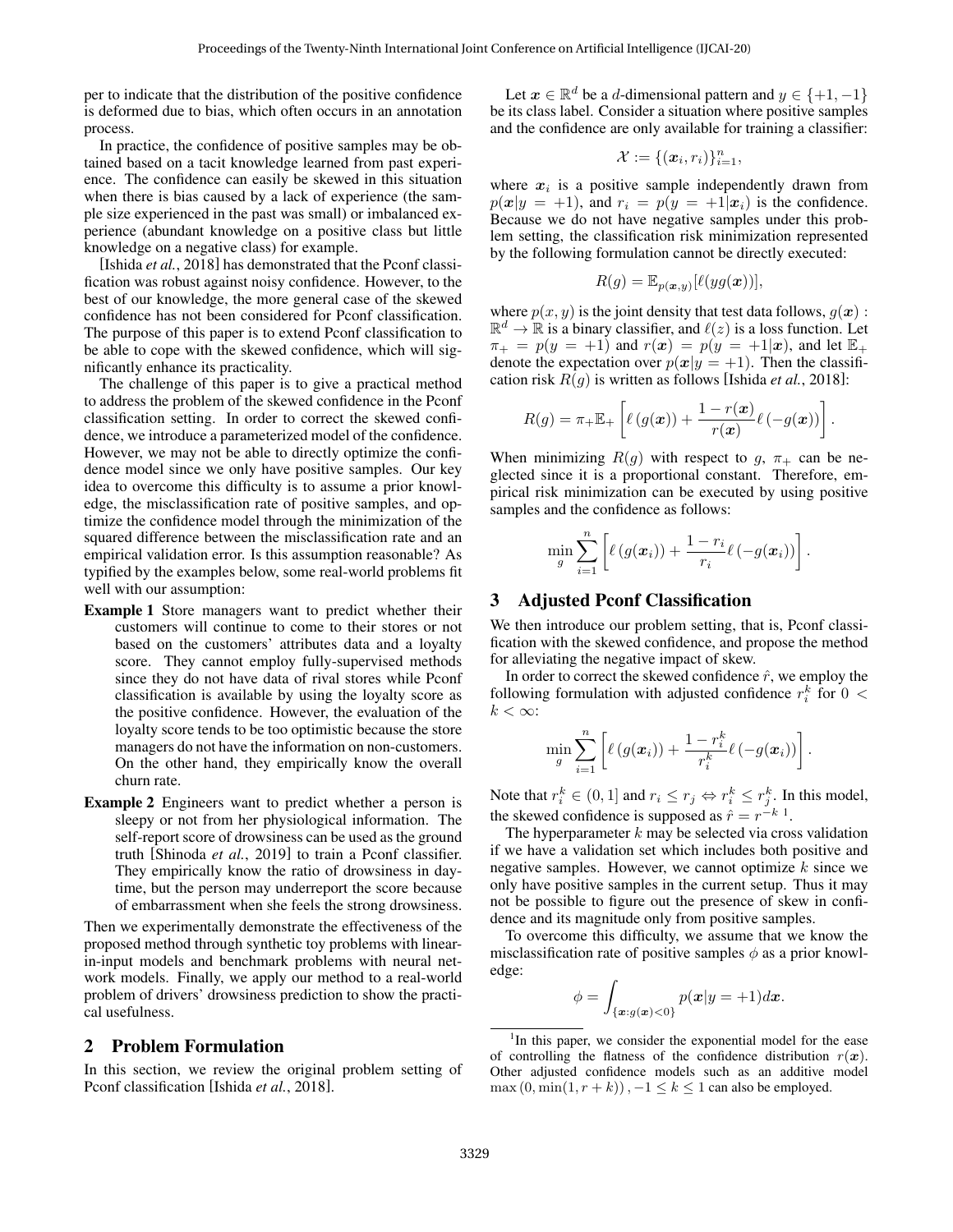Under this assumption, optimal hyper-parameter  $k^*$  may be selected by minimizing the squared error between the empirical classification error and  $\phi$ :

$$
k^* = \arg\min_{k} \left( \frac{1}{n} \sum_{i=1}^n \ell_{01} (g(\boldsymbol{x}_i)) - \phi \right)^2,
$$

where  $\ell_{01}(z) = (1 - \text{sign}(z))/2$  is the zero-one loss. Finally, the adjusted Pconf classifier is obtained via the following optimization problem:

$$
\min_{g} \sum_{i=1}^{n} \left[ \ell(g(\boldsymbol{x}_i)) + \frac{1-r_i^{k^*}}{r_i^{k^*}} \ell(-g(\boldsymbol{x}_i)) \right].
$$

## 4 Experiments

We examine the behaviour of our proposed method on simple synthetic data, and demonstrate the performance of our method on benchmark image datasets. We implemented the experiments on Python using Optuna [Akiba *et al.*[, 2019\]](#page-5-11), PyTorch [2](#page-2-0) , and Scikit-learn [\[Pedregosa](#page-6-19) *et al.*, 2011].

### 4.1 Synthetic Experiments

In this toy experiment, a training set, a validation set, a test set, and a dataset for estimating confidence were created from positive and negative samples drawn independently from twodimensional Gaussian distributions. All the dataset except the validation set consisted of 1,000 positive samples and 1,000 negative samples. The validation set included only 1,000 positive samples. We computed the probabilistic output of  $\ell_2$ regularized linear logistic regression as positive confidence, and transforming it to skewed confidence by taking the b-th power ( $b \in \{0.3, 0.5, 2.0, 4.0\}$ ). Confidence lower than 0.01 was rounded up to 0.01 to stabilize the optimization.

We compared original Pconf, adjusted Pconf, and the fullysupervised method. Linear-in-input model  $g(x) = \alpha^{\perp} x + \beta$ and the logistic loss  $\ell_L (z) = \log (1 + e^{-z})$  were used for all of these methods. Then the empirical risk minimization for Pconf classification can be formulated as follows:

$$
\min_{\mathbf{\alpha}} \sum_{i=1}^{n} \left[ \log \left( 1 + e^{-\mathbf{\alpha}^\top \mathbf{x}_i - \beta} \right) + \frac{1 - r_i}{r_i} \log \left( 1 + e^{\mathbf{\alpha}^\top \mathbf{x}_i + \beta} \right) \right]
$$

*Adam* [\[Kingma and Ba, 2015\]](#page-6-20) with 5,000 epochs was used for optimization. Note that negative samples were not used for training the original Pconf and adjusted Pconf classifiers, and selecting the hyperparameter k.

#### Impact of Degree of Class Overlap and Skewed **Confidence**

We first examine the impact of the degree of class overlap and skewed confidence on the behaviour of Pconf classification. We fixed the mean of the positive distribution  $\mu_+$ to  $[0, 0]^\top$ , and moved the mean of the negative distribution  $\mu$ <sub>−</sub> from  $\left[1.0, 1.0\right]$ <sup>T</sup> to  $\left[3.0, 3.0\right]$ <sup>T</sup>. We used the identity covariance for both the positive and negative distributions. In addition, we changed the degree of skewed confidence

<span id="page-2-1"></span>

| $\mu$ <sub>-</sub> | b   | O. Pconf         | A. Pconf         | $\ddot{\phi}$<br>Supervised |                  |
|--------------------|-----|------------------|------------------|-----------------------------|------------------|
| 1.0                | 0.3 | $60.73 \pm 0.81$ | $75.78 \pm 0.77$ |                             | $23.47 \pm 1.11$ |
|                    | 0.5 | $69.52 + 1.18$   | $75.81 + 0.74$   | $75.90 \pm 0.74$            |                  |
|                    | 2.0 | $71.05 \pm 0.73$ | $75.78 \pm 0.89$ |                             |                  |
|                    | 4.0 | $63.57 \pm 0.80$ | $75.81 \pm 0.73$ |                             |                  |
| 1.5                | 0.3 | $75.09 + 0.73$   | $85.74 + 0.87$   |                             | $14.36 \pm 0.93$ |
|                    | 0.5 | $81.73 \pm 0.68$ | $85.76 \pm 0.89$ | $85.82 \pm 0.98$            |                  |
|                    | 2.0 | $82.97 \pm 1.22$ | $85.81 \pm 0.83$ |                             |                  |
|                    | 4.0 | $77.46 \pm 1.27$ | $85.59 \pm 0.61$ |                             |                  |
| 2.0                | 0.3 | $85.97 \pm 1.21$ | $92.02 \pm 0.40$ |                             | $7.85 \pm 0.99$  |
|                    | 0.5 | $90.02 + 0.83$   | $92.01 + 0.43$   | $92.05 + 0.36$              |                  |
|                    | 2.0 | $90.49 + 0.60$   | $91.95 \pm 0.44$ |                             |                  |
|                    | 4.0 | $87.14 \pm 0.53$ | $92.04 \pm 0.38$ |                             |                  |
| 2.5                | 0.3 | $92.89 + 0.74$   | $96.27 + 0.57$   |                             | $3.95 \pm 0.53$  |
|                    | 0.5 | $95.32 \pm 0.45$ | $96.24 \pm 0.55$ | $96.24 + 0.52$              |                  |
|                    | 2.0 | $95.17 \pm 0.56$ | $96.25 \pm 0.56$ |                             |                  |
|                    | 4.0 | $93.22 \pm 0.68$ | $96.25 \pm 0.55$ |                             |                  |
| 3.0                | 0.3 | $96.42 + 0.66$   | $98.15 \pm 0.38$ |                             | $1.72 \pm 0.44$  |
|                    | 0.5 | $97.73 \pm 0.39$ | $98.14 \pm 0.35$ | $98.14 \pm 0.30$            |                  |
|                    | 2.0 | $97.57 \pm 0.48$ | $98.13 \pm 0.36$ |                             |                  |
|                    | 4.0 | $96.23 \pm 0.62$ | $98.13 \pm 0.44$ |                             |                  |

Table 1: The mean and standard deviation of the classification accuracy over 10 trials with different degrees of class overlap and skewed confidence. Adjusted Pconf classification was compared with original Pconf classification and fully-supervised classification. Bold face denotes the best and comparable methods according to the paired  $t$ -test at the significance level of 5% between original Pconf and adjusted Pconf. We also report the mean and standard deviation of the false negative rate over 10 trials with fully-supervised classification as  $\phi$ .

 $b \in \{0.3, 0.5, 2.0, 4.0\}$ . We calculated the mean false negative (FN) rate over 10 trials with fully-supervised classification as  $\phi$  (an estimate of  $\phi$ ).

The mean and standard deviation of the classification accuracy over 10 trials are reported in Table [1.](#page-2-1) Adjusted Pconf worked well with all the candidates of the degree of class overlap and skewed confidence. It was statistically significantly better than original Pconf in all the cases, but difference in accuracy got smaller as the negative distribution moved away from the positive distribution. This result indicates that skewed confidence has less impact on problems where two distributions are easily separable because a small change of a decision boundary does not affect the classification result in such a situation. The visual illustrations of the results are presented in Figure [1.](#page-3-0)

#### **Impact of Estimation Error of**  $\phi$

In the first experiment, we assumed that we had access to a precise estimate of the misclassification rate of positive samples  $\phi$ . However, this assumption would not always hold in practice. We then conducted the experiments with different values of  $\phi$  to see the robustness of our proposed method against the estimation error of  $\phi$ . We used the mean FN rate reported in Table [1](#page-2-1) multiplied by  $c \in \{0.5, 0.7, 1.3, 1.5\}$  as  $\phi$ with estimation error.

Table [2](#page-3-1) presents the results where  $b = 0.3$  and 4.0. Although the classification accuracy decreased compared to the case with no estimation error in  $\phi$ , the decrease in accuracy

.

<span id="page-2-0"></span><sup>&</sup>lt;sup>2</sup><https://pytorch.org/>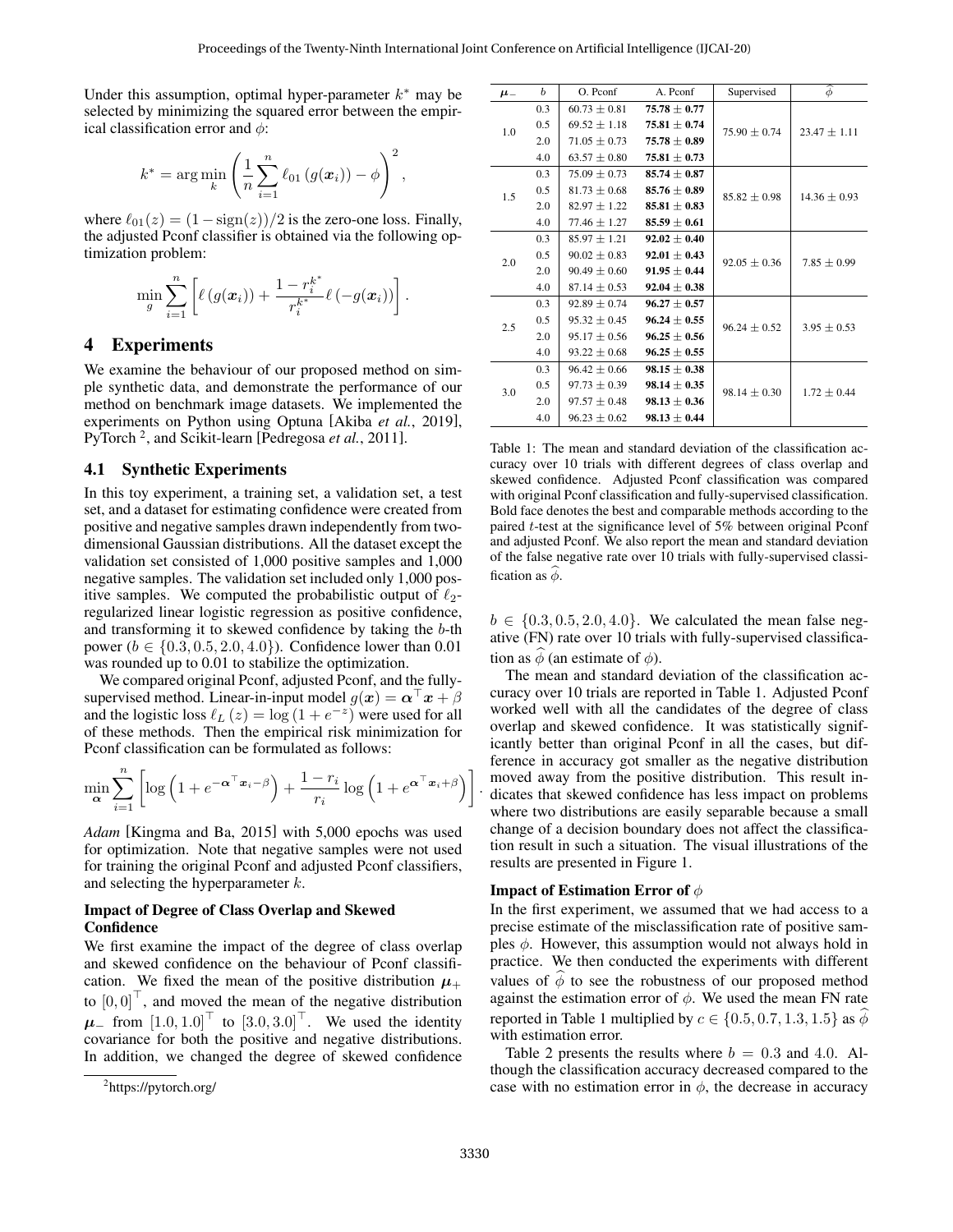<span id="page-3-0"></span>

Figure 1: The visual illustrations of the impact of the different degrees of class overlap and skewed confidence. The red and blue points represent the positive and negative samples, respectively. The decision boundaries of original Pconf, adjusted Pconf and fullysupervised classification are shown as the blue, green and red lines, respectively.

<span id="page-3-1"></span>

| b   | $\mu$ | $c=0.5$          | $c=0.7$          | $c = 1.3$        | $c = 1.5$        |
|-----|-------|------------------|------------------|------------------|------------------|
| 0.3 | 1.0   | $73.08 + 0.98$   | $74.94 + 0.87$   | $75.30 + 0.93$   | $74.94 + 0.64$   |
|     | 1.5   | $83.44 + 0.95$   | $84.72 \pm 1.03$ | $85.22 \pm 0.77$ | $84.75 \pm 1.03$ |
|     | 2.0   | $90.81 + 0.94$   | $91.78 + 0.71$   | $91.70 + 0.50$   | $91.46 + 0.52$   |
|     | 2.5   | $95.30 + 0.99$   | $95.80 + 0.60$   | $95.90 + 0.42$   | $95.74 + 0.48$   |
|     | 3.0   | $98.06 + 0.60$   | $98.21 + 0.56$   | $98.30 + 0.25$   | $98.19 + 0.19$   |
|     | 1.0   | $73.84 + 0.66$   | $75.39 + 0.58$   | $75.40 + 0.69$   | $74.9 + 0.76$    |
| 4.0 | 1.5   | $83.07 + 0.58$   | $84.55 + 0.62$   | $84.96 + 1.00$   | $84.60 + 1.02$   |
|     | 2.0   | $91.32 + 0.67$   | $91.86 + 0.56$   | $92.08 + 0.49$   | $91.72 + 0.44$   |
|     | 2.5   | $95.73 \pm 0.43$ | $96.15 + 0.30$   | $96.14 + 0.47$   | $95.88 + 0.55$   |
|     | 3.0   | $97.92 + 0.54$   | $98.17 + 0.34$   | $98.27 + 0.42$   | $98.19 + 0.43$   |

Table 2: The mean and standard deviation of the classification accuracy over 10 trials using  $\phi$  with estimation error. Bold face shows that the result is comparable to the case where  $c = 1.0$  (no error) according to the paired t-test at the significance level of 5%.

was insignificant in some cases. Additionally, the accuracy of adjusted Pconf in Table [2](#page-3-1) was better than the accuracy of original Pconf reported in Table [1](#page-2-1) even for the cases with 50% estimation error ( $c = 0.5$  and 1.5). This result demonstrates the usefulness of our proposed method in a practical situation where the value of  $\phi$  cannot be precisely estimated.

#### 4.2 Benchmark Experiments

We conducted two benchmark experiments with deep neural network models to evaluate the performance of our proposed method on image datasets. The experimental setups were based on [Ishida *et al.*[, 2018\]](#page-6-0).

### Fashion-MNIST

The Fashion-MNIST dataset is a set of  $28 \times 28$  gray-scale images each of which represents one of the following 10 fashion item classes: T-shirt/top, pullover, dress, coat, sandal, shirt, sneaker, bag, and ankle boot. Each class consists of 7,000 images. We chose T-shirt/top as the positive class and one of the others as the negative class to construct a dataset for binary classification. We then divided it into four stratified sub-datasets: a training set, a validation set, a test set, and a dataset for estimating confidence.

We compared the performance of original Pconf classification, adjusted Pconf classification and fully-supervised classification. Skewed confidence was used for training both original and adjusted Pconf classifiers. We also included in this experiment original Pconf classification with non-skewed confidence to evaluate the performance decline caused by skew in confidence. The logistic loss was used for all of these methods.

We used a three-layer fully-connected neural network (784-100-100-1) with ReLU [\[Nair and Hinton, 2010\]](#page-6-21) as an activation function and  $10^{-7}$  weight decay. Optimization was executed by *Adam* [\[Kingma and Ba, 2015\]](#page-6-20) for 200 epochs with minibatch size 100.

We generated positive confidence from a neural network with a softmax output layer and the same architecture as the aforementioned binary classifiers, but we used 50% dropout [\[Srivastava](#page-6-22) *et al.*, 2014] after each fully-connected layer instead of weight decay. Additionally, we set the number of epochs to 20 in order to prevent the probabilistic output from being too close to 0 or 1, which is not suitable for the representation of confidence. We made confidence skewed by removing 90% negative samples from a dataset for training a softmax network. As a result, the dataset became imbalanced  $(P : N = 10 : 1)$ , and confidence was skewed towards the positive class. Confidence lower than 0.01 was rounded up to 0.01 to stabilize the optimization. We used the mean FN rate over 20 trials with fully-supervised classification as an estimate of φ.

The mean and standard deviation of the classification accuracy over 20 trials are reported in Table [3.](#page-4-0) Although skewed confidence severely affected the performance of original Pconf, it performed well with the accuracy over 90% in some cases where the supervised method had relatively high accuracy. This result was consistent with the synthetic experiment. Adjusted Pconf outperformed original Pconf in most of the cases, and was even competitive with fully-supervised classification and original Pconf with non-skewed confidence in some cases.

### CIFAR-10

The CIFAR-10 dataset consists of 60,000 images in the  $32 \times 32 \times$  RGB format. It includes 10 classes: airplane, automobile, bird, cat, deer, dog, frog, horse, ship, and truck.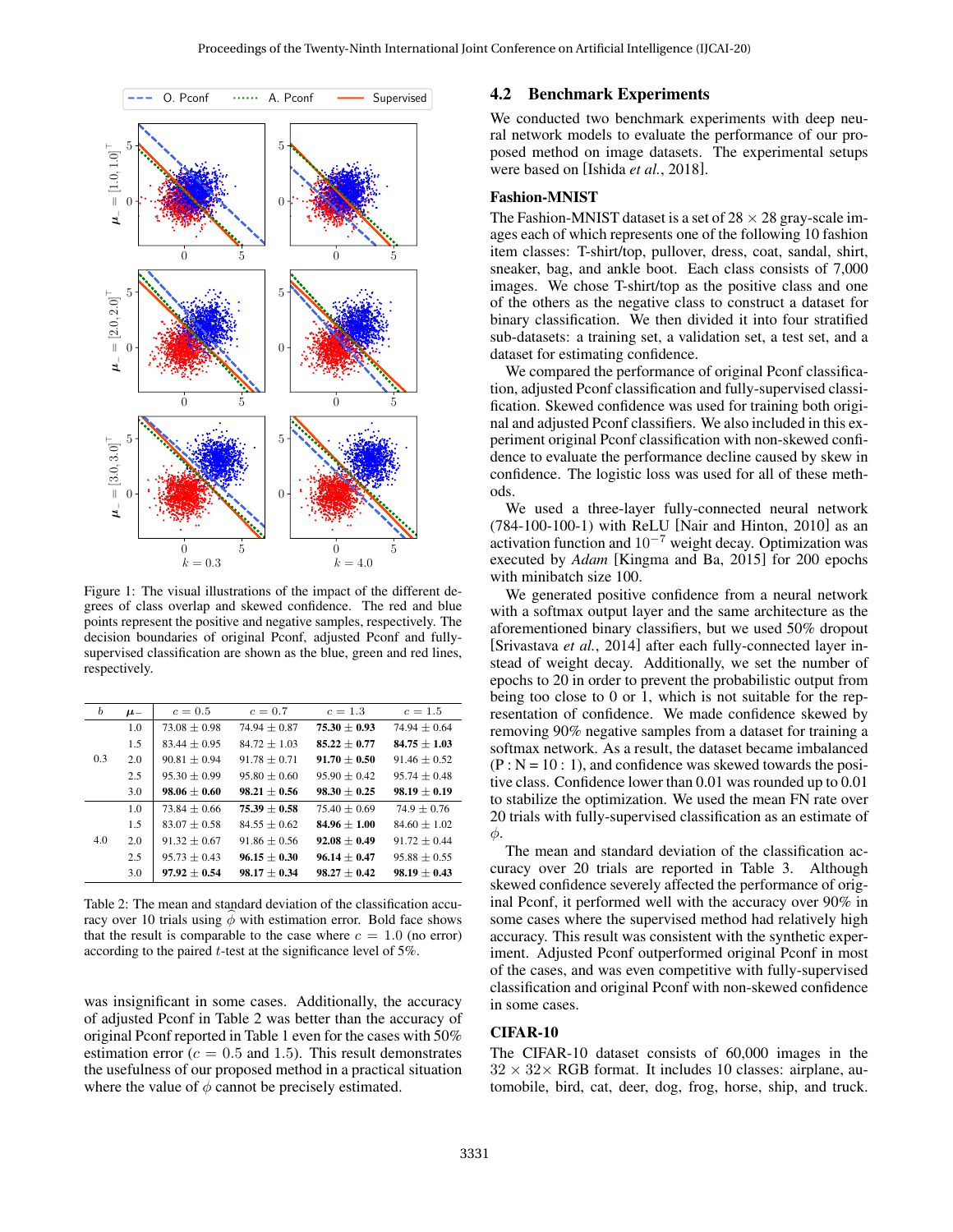<span id="page-4-0"></span>

| Supervised       |
|------------------|
| $99.12 \pm 0.13$ |
| $96.90 \pm 0.29$ |
| $95.81 + 0.55$   |
| $98.61 \pm 0.26$ |
| $99.84 + 0.04$   |
| $85.21 + 0.70$   |
| $99.94 \pm 0.04$ |
| $98.86 \pm 0.12$ |
| $99.92 \pm 0.12$ |
|                  |

Table 3: The mean and standard deviation of the classification accuracy over 20 trials using three-layer fully-connected neural network models on the Fashion-MNIST dataset. Adjusted Pconf classification was compared with original Pconf classification, original Pconf classification with non-skewed confidence, and fullysupervised classification. We used the T-shirt/top as the positive class in all cases. Bold face denotes the best and comparable methods according to the paired  $t$ -test at the significance level of 5% between original Pconf and adjusted Pconf.

<span id="page-4-1"></span>

| Negative   | O. Pconf         | A. Pconf         | Non-skewed       | Supervised       |
|------------|------------------|------------------|------------------|------------------|
| automobile | $68.36 \pm 6.27$ | $79.66 \pm 2.71$ | $82.68 \pm 0.76$ | $93.35 \pm 0.48$ |
| bird       | $68.42 + 4.12$   | $80.78 + 1.67$   | $82.29 \pm 1.15$ | $88.73 + 0.66$   |
| cat        | $76.44 \pm 7.16$ | $85.08 \pm 2.86$ | $86.57 \pm 1.02$ | $92.35 \pm 0.37$ |
| deer       | $74.16 + 8.69$   | $84.87 \pm 2.30$ | $86.71 \pm 0.50$ | $92.95 \pm 0.52$ |
| dog        | $77.07 + 6.24$   | $85.28 + 4.19$   | $88.97 \pm 1.51$ | $94.24 \pm 0.30$ |
| frog       | $83.62 + 4.16$   | $89.07 \pm 1.28$ | $90.34 \pm 0.79$ | $94.98 \pm 0.38$ |
| horse      | $67.03 + 9.75$   | $77.02 \pm 8.29$ | $86.18 \pm 1.02$ | $94.68 \pm 0.35$ |
| ship       | $57.55 + 3.74$   | $69.00 + 1.98$   | $69.87 + 1.45$   | $88.43 + 0.50$   |
| truck      | $70.11 \pm 4.15$ | $81.25 \pm 1.25$ | $83.01 \pm 0.88$ | $90.85 \pm 0.44$ |

Table 4: The mean and standard deviation of the classification accuracy over 20 trials using convolutional neural network models on the CIFAR-10 dataset. Adjusted Pconf classification was compared with original Pconf classification, original Pconf classification with nonskewed confidence, and fully-supervised classification. We used the airplane as the positive class in all cases. Bold face denotes the best and comparable methods according to the paired t-test at the significance level of 5% between original Pconf and adjusted Pconf.

We chose airplane as the positive class and preprocessed the original dataset in the same way as the experiment with the Fashion-MNIST dataset.

In this experiment, we used a convolutional neural network model with the following architecture:

- Convolution (3 in- /18 out-channels, kernel size 5).
- Max-pooling (kernel size 2, stride 2).
- Convolution (18 in- /48 out-channels, kernel size 5).
- Max-pooling (kernel size 2, stride 2).
- Fully-connected (800 units) with ReLU.
- Fully-connected (400 units) with ReLU.
- Fully-connected (1 unit).

The results of the CIFAR-10 experiment are shown in Table [4.](#page-4-1) Adjusted Pconf outperformed original Pconf in all cases. Although the accuracy of adjusted Pconf was significantly lower than that of the fully-supervised method, adjusted Pconf was comparable to original Pconf with nonskewed confidence in some cases.

### 5 Real-World Application

In this section, we apply original and adjusted Pconf classification to the real-world problem of drivers' drowsiness prediction. Through the experiment, we show that the confidence may be skewed in a real scenario, and can be corrected by our proposed method.

The objective of this application is to predict drivers' drowsiness from the heartbeat information. Typically, a classifier for this problem can be trained with an experimental dataset including both *Alert* and *Drowsy* states collected by using a driving simulator. However, there are two issues with this way of building a classifier. The first one is derived from the fact that a driver reacts differently to a driving simulator and the real road situation [\[Hallvig](#page-5-12) *et al.*, 2013]. A classifier trained with data from a driving simulator experiment may be less useful in the real traffic environment, but an experiment in the real environment is difficult and dangerous because drowsy driving easily leads to accidents. The second one is that driving until feeling strong drowsiness and the manual annotation of drivers' states are extremely timeconsuming even though we use a driving simulator. For these two issues, there is a strong motivation to learn a binary classifier without collecting *Drowsy* samples.

#### 5.1 Drivers' Drowsiness Dataset

We used the drivers' drowsiness dataset [Kaji *et al.*[, 2018\]](#page-6-23), which was constructed from the driving simulator experiment. Three healthy males engaged in the driving task with a driving simulator along an expressway around 100 km/h overtaking other cars if necessary. The task continued until the strong drowsiness was observed or a driver finished the whole course (about 150 km). The facial expressions and the electrocardiogram (ECG) signal were recorded during the driving task to construct the dataset which includes the feature vector x and the drowsiness score D. The feature vector x was composed of seven heart-rate-variability indicators computed in the frequency domain (the spectral power of the low frequency component, etc) and time domain (the variance of the peak-to-peak interval of the R-wave, which is the largest wave of ECG, etc.). These features were computed at 60 seconds intervals with 120-second sliding windows, and normalized to have zero mean and unit standard deviation for each driver. Expert  $j$  ( $j = 1, 2, 3$ ) independently evaluated the drowsiness score  $D_i$ , which was rated from 1 ("Not sleepy") to 5 ("Very sleepy"), based on the recorded facial expressions [\[Kitajima](#page-6-24) *et al.*[, 1997\]](#page-6-24) every 60 seconds.

Each driver performed the driving tasks 10 times, and only five trials were annotated and the remaining five trials were unlabeled. We used the annotated five trials in this study.

### 5.2 Experimental Setup

We divided the collected data into *Alert* (positive) and *Drowsy* (negative) classes to reframe the drowsiness prediction as a binary classification problem. The samples with the median of the drowsiness score  $D_i$  less than 3 were labeled as *Alert*, otherwise the samples were labeled as *Drowsy*. We also calculated the positive confidence from the drowsiness score  $D_i$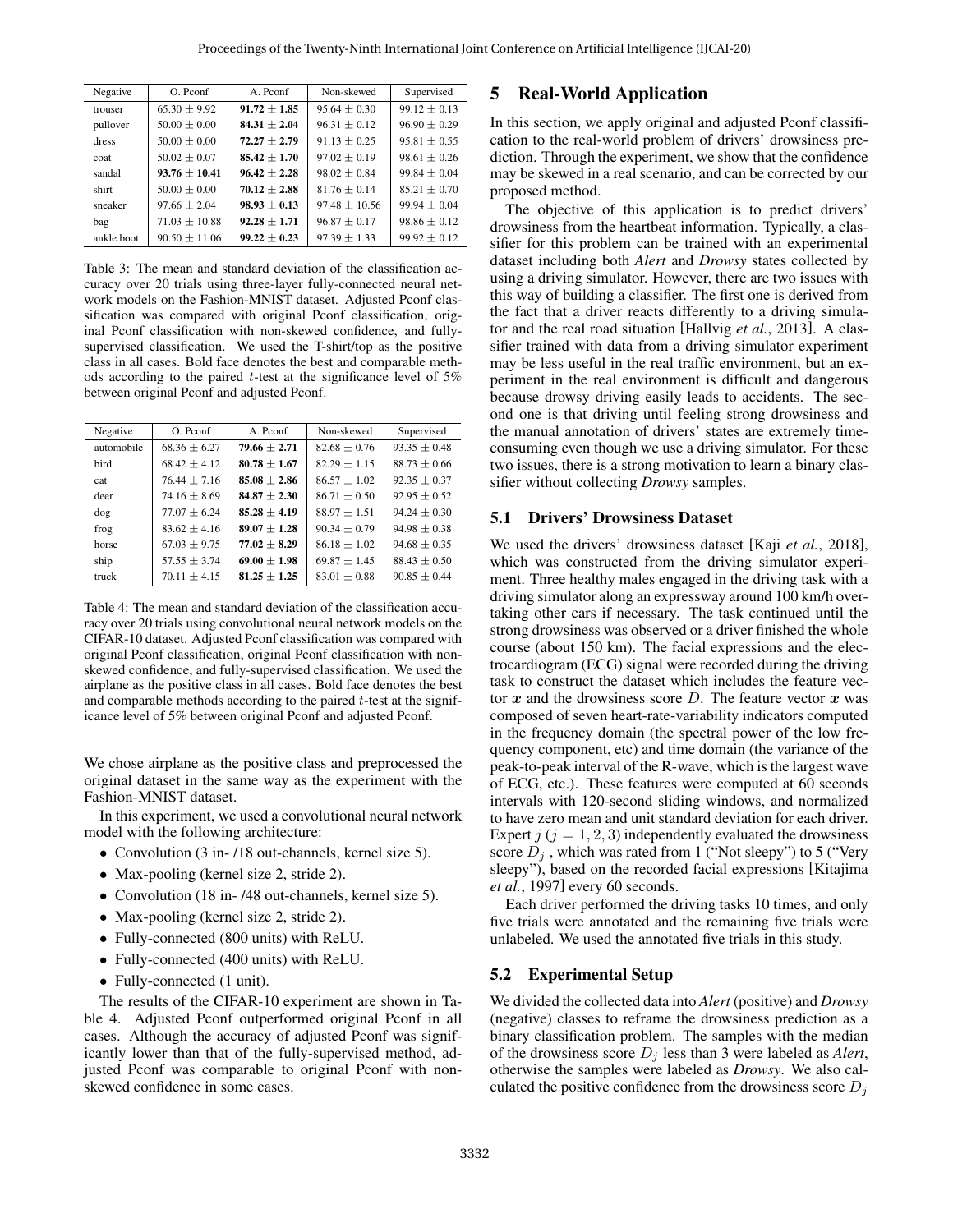<span id="page-5-13"></span>

| Driver | O. Pconf | A. Pconf         | Supervised       |
|--------|----------|------------------|------------------|
|        | N/A      | $68.37 \pm 0.96$ | $59.92 \pm 2.49$ |
|        | N/A      | $48.86 \pm 0.50$ | $66.29 \pm 1.68$ |
|        | N/A      | $50.86 \pm 0.87$ | $55.66 \pm 5.33$ |

Table 5: The mean and standard deviation of the F-measure over 20 trials using kernel models on the drivers' drowsiness dataset. Adjusted Pconf classification was compared with original Pconf classification, and fully-supervised classification. N/A indicates that the F-measure could not be calculated since the output was *Alert* (positive) for all the test samples.

as follows, which is confined between 0 and 1:

$$
r = 1 - \frac{1}{12} \sum_{j=1}^{3} (D_j - 1).
$$

We compared the performance of original Pconf classification, adjusted Pconf classification, and fully-supervised classification. The logistic regression with the Gaussian kernel of bandwidth 1.0 was used for all of these methods.

In this experiment, the evaluation of the classification performance was conducted independently for each driver. More specifically, the samples of four driving trials by the same driver were used for training a classifier, and the samples of the remaining one trial were used as a test set. We repeated this procedure five times for each driver so that all trials were tested once. The F-measure was used as the performance metric since the dataset was imbalanced.

We computed the mean FN rate over 20 trials with fullysupervised classification for each driver, and then used the average of the mean FN rate of two drivers as an estimate of φ for the remaining one driver. Only *Alert* samples and their confidence were used for training original Pconf and adjusted Pconf classifiers, and hyperparameter tuning.

#### 5.3 Results and Discussion

The results are reported in Table [5.](#page-5-13) The F-measure could not be calculated for original Pconf because it predicted all the samples to be *Alert*. This result suggests that there existed strong skew towards the *Alert* class in the confidence. It can be explained by the fact that it is difficult even for the experts to find out the sign of drowsiness on driver's face because how the facial expressions change when she gets sleepy varies across drivers. Consequently, the drowsiness score tends to be lower than the actual drowsiness of drivers. Such bias can arise in any situation where there is asymmetric difficulty in evaluating confidence.

On the other hand, adjusted Pconf worked reasonably well with the drowsiness dataset. This result indicates that our method is also effective for the real-world problem where the positive confidence is given based on the subjective rating.

### 6 Conclusion

In this paper, we proposed adjusted Pconf classification to mitigate the influence of skewed confidence, which is not easy to handle but naturally emerges in real-world applications. The key idea is the assumption of the misclassification rate of positive samples, which is minimal statistical information as a prior knowledge. The hyperparameter to correct skew in confidence is optimized through the minimization of the squared difference between the misclassification rate and validation error. We demonstrated the effectiveness of the proposed method through the synthetic and benchmark experiments, and the real-world drowsiness prediction problem.

#### References

- <span id="page-5-11"></span>[Akiba *et al.*, 2019] Takuya Akiba, Shotaro Sano, Toshihiko Yanase, Takeru Ohta, and Masanori Koyama. Optuna: A next-generation hyperparameter optimization framework. In *KDD*, 2019.
- <span id="page-5-0"></span>[AlHanai and Ghassemi, 2017] Tuka Waddah AlHanai and Mohammad Mahdi Ghassemi. Predicting latent narrative mood using audio and physiologic data. In *AAAI*, 2017.
- <span id="page-5-1"></span>[Bao and Intille, 2004] Ling Bao and Stephen Intille. Activity recognition from user-annotated acceleration data. In *International Conference on Pervasive Computing*, 2004.
- <span id="page-5-3"></span>[Bao *et al.*, 2018] Han Bao, Gang Niu, and Masashi Sugiyama. Classification from pairwise similarity and unlabeled data. In *ICML*, 2018.
- <span id="page-5-5"></span>[Chapelle and Zien, 2005] Olivier Chapelle and Alexander Zien. Semi-supervised classification by low density separation. In *AISTATS*, 2005.
- <span id="page-5-4"></span>[Chapelle *et al.*, 2010] Olivier Chapelle, Bernhard Schlkopf, and Alexander Zien. *Semi-Supervised Learning*. The MIT Press, 2010.
- <span id="page-5-10"></span>[Cour *et al.*, 2011] Timothee Cour, Ben Sapp, and Ben Taskar. Learning from partial labels. *Journal of Machine Learning Research*, 12:1501–1536, 2011.
- <span id="page-5-9"></span>[Dietterich *et al.*, 1997] Thomas G. Dietterich, Richard H. Lathrop, and Tomas Lozano-Perez. Solving the multiple instance problem with axis-parallel rectangles. *Artificial Intelligence*, 89(1-2):31–71, 1997.
- <span id="page-5-8"></span>[du Plessis and Sugiyama, 2013] Marthinus C. du Plessis and Masashi Sugiyama. Clustering unclustered data: Unsupervised binary labeling of two datasets having different class balances. In *TAAI*, 2013.
- <span id="page-5-7"></span>[du Plessis *et al.*, 2014] Marthinus C. du Plessis, Gang Niu, and Masashi Sugiyama. Analysis of learning from positive and unlabeled data. In *NeurIPS*. 2014.
- <span id="page-5-6"></span>[Elkan and Noto, 2008] Charles Elkan and Keith Noto. Learning classifiers from only positive and unlabeled data. In *KDD*, 2008.
- <span id="page-5-2"></span>[Hachisuka *et al.*, 2011] Satori Hachisuka, Kenji Ishida, Takeshi Enya, and Masayoshi Kamijo. Facial expression measurement for detecting driver drowsiness. In Don Harris, editor, *Engineering Psychology and Cognitive Ergonomics*, pages 135–144. Springer, 2011.
- <span id="page-5-12"></span>[Hallvig *et al.*, 2013] David Hallvig, Anna Anund, Carina Fors, Göran Kecklund, Johan G. Karlsson, Mattias Wahde, and Torbjörn Åkerstedt. Sleepy driving on the real road and in the simulator—A comparison. *Accident Analysis & Prevention*, 50:44–50, 2013.